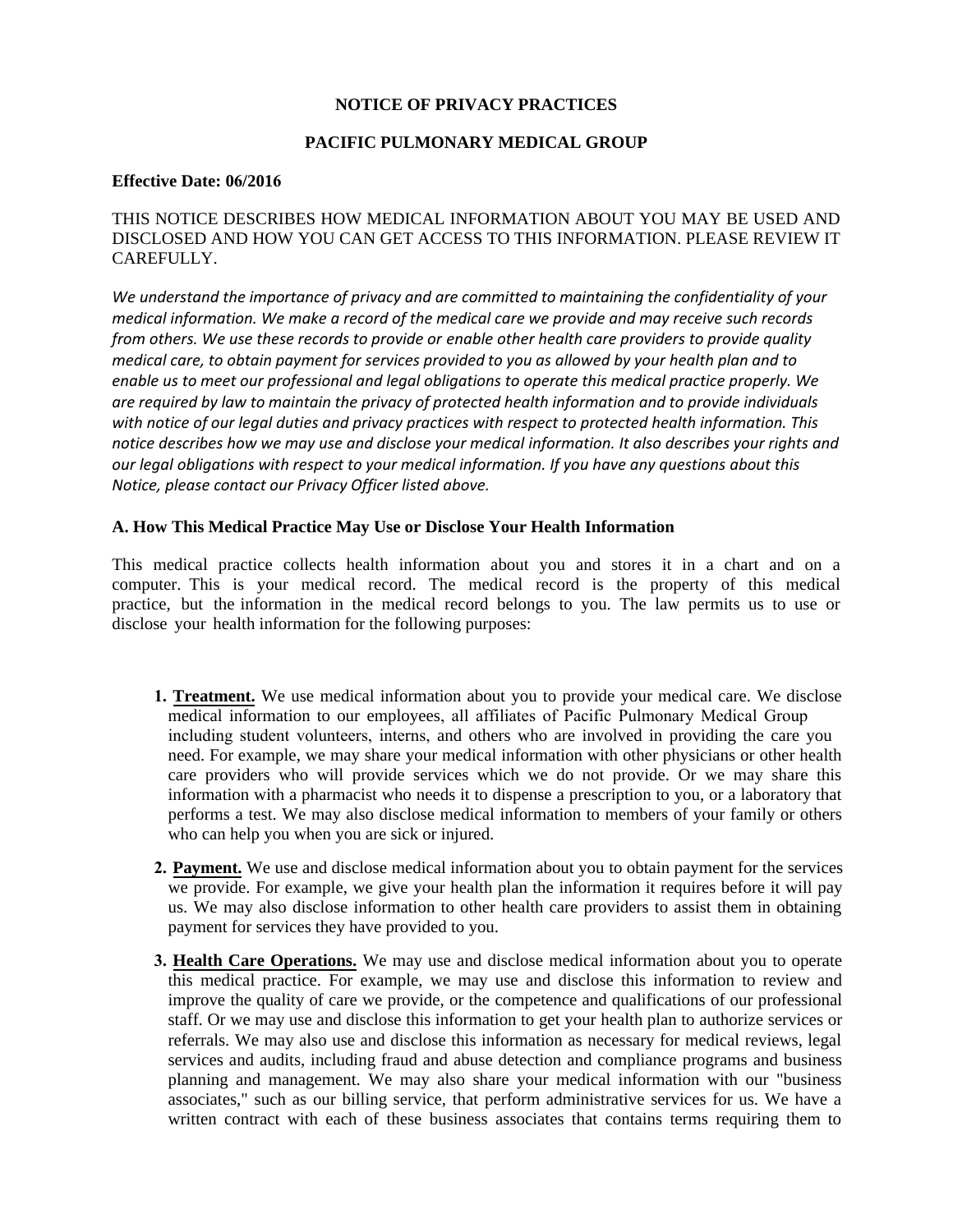protect the confidentiality and security of your medical information. Although federal law does not protect health information which is disclosed to someone other than another healthcare provider, health plan, healthcare clearinghouse, or one of their business associates, California law prohibits all recipients of healthcare information from further disclosing it except as specifically required or permitted by law. We may also share your information with other health care providers, health care clearinghouses or health plans that have a relationship with you, when they request this information to help them with their quality assessment and improvement activities, their patient-safety activities, their population- based efforts to improve health or reduce health care costs, protocol development, case management or care coordination activities, their review of competence, qualifications and performance of health care professionals, their training programs, their accreditation, certification or licensing activities, their activities related to contracts of health insurance or health benefits, or their health care fraud and abuse detection and compliance efforts.

- **4. Appointment Reminders**. We may use and disclose medical information to contact and remind you about appointments. If you are not home, we may leave this information on your answering machine or in a message left with the person answering the phone.
- **5. Sign In Sheet.** We may use and disclose medical information about you by having you sign in when you arrive at our office. We may also call out your name when we are ready to see you.
- **6. Notification and Communication with Family**. We may disclose your health information to notify or assist in notifying a family member, your personal representative or another person responsible for your care about your location, your general condition or, unless you have instructed us otherwise, in the event of your death. In the event of a disaster, we may disclose information to a relief organization so that they may coordinate these notification efforts. We may also disclose information to someone who is involved with your care or helps pay for your care. If you are able and available to agree or object, we will give you the opportunity to object prior to making these disclosures, although we may disclose this information in a disaster even over your objection if we believe it is necessary to respond to the emergency circumstances. If you are unable or unavailable to agree or object, our health professionals will use their best judgment in communication with your family and others.
- **7. Marketing**. Provided we do not receive any payment for making these communications, we may contact you to encourage you to purchase or use products or services related to your treatment, case management or care coordination, or to direct or recommend other treatments, therapies, health care providers or settings of care that may be of interest to you. We may similarly describe products or services provided by this practice and tell you which health plans we participate in, We may receive financial compensation to talk with you face-to-face, to provide you with small promotional gifts, or to cover our cost of reminding you to take and refill your medication or otherwise communicate about a drug or biologic that is currently prescribed for you, but only if you either: (1) have a chronic and seriously debilitating or life-threatening condition and the communication is made to educate or advise you about treatment options and otherwise maintain adherence to a prescribed course of treatment, or (2) you are a current health plan enrollee and the communication is limited to the availability of more cost-effective pharmaceuticals. If we make these communications while you have a chronic and seriously debilitating or life threatening condition, we will provide notice of the following in at least 14-point type: (1) the fact and source of the remuneration; and (2) your right to opt-out of future remunerated communications by calling the communicator's toll-free number. We will not otherwise use or disclose your medical information for marketing purposes or accept any payment for other marketing communications without your prior written authorization. The authorization will disclose whether we receive any inancial compensation for any marketing activity you authorize, and we will stop any future marketing activity to the extent you revoke that authorization.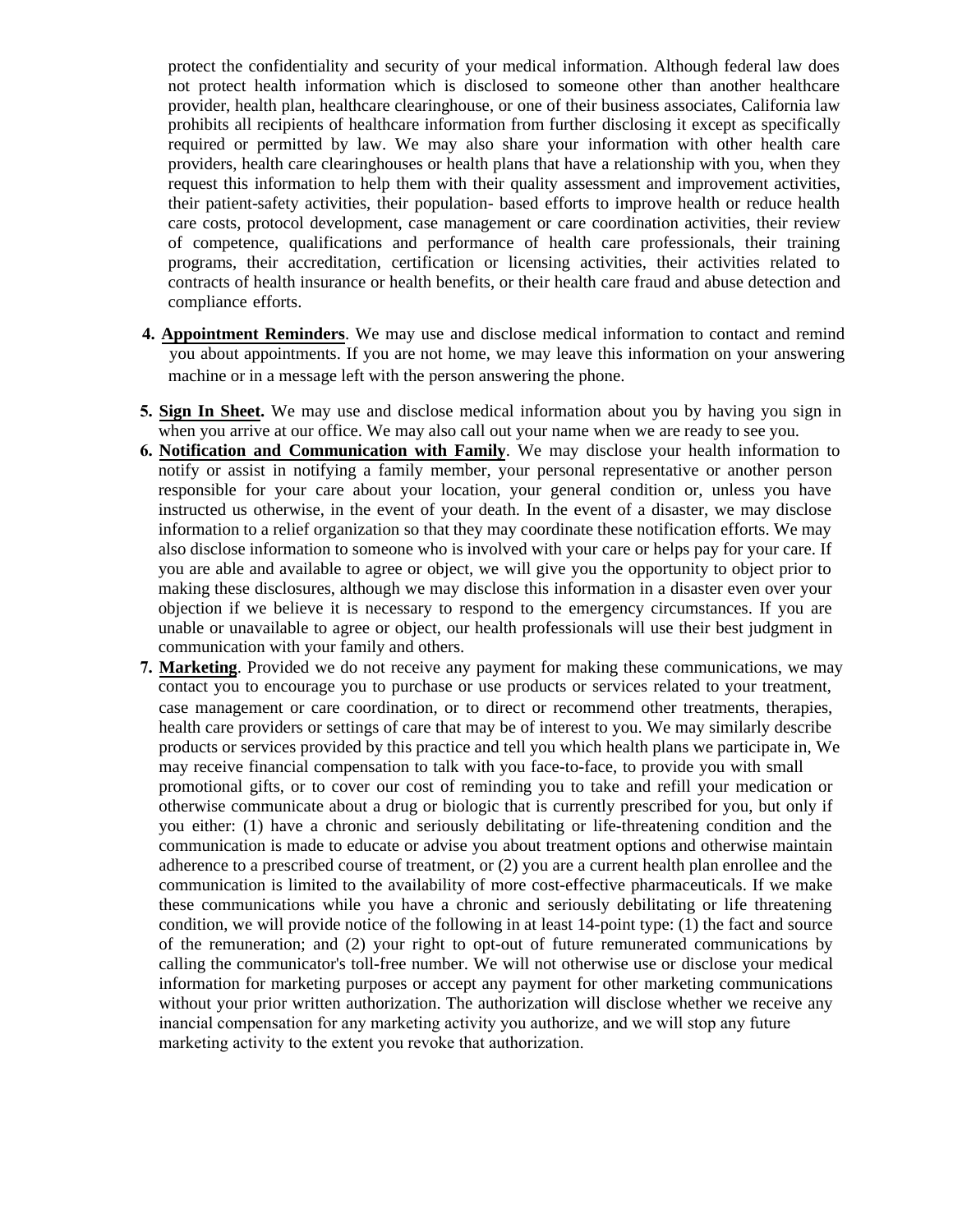- **8. Sale of Health Information**. We will not sell your health information without your prior written authorization. The authorization will disclose that we will receive compensation for your health information if you authorize us to sell it, and we will stop any future sales of your information to the extent that you revoke that authorization.
- **9. Required by Law**. As required by law, we will use and disclose your health information, but we will limit our use or disclosure to the relevant requirements of the law. When the law requires us to report abuse, neglect or domestic violence, or respond to judicial or administrative proceedings, or to law enforcement officials, we will further comply with the requirement set forth below concerning those activities.
- **10. Public Health.** We may, and are sometimes required by law to disclose your health information to public health authorities for purposes related to: preventing or controlling disease, injury or disability; reporting child, elder or dependent adult abuse or neglect; reporting domestic violence; reporting to the Food and Drug Administration problems with products and reactions to medications; and reporting disease or infection exposure. When we report suspected elder or dependent adult abuse or domestic violence, we will inform you or your personal representative promptly unless in our best professional judgment, we believe the notification would place you at risk of serious harm or would require informing a personal representative we believe is responsible for the abuse or harm.
- **11. Health Oversight Activities**. We may, and are sometimes required by law to disclose your health information to health oversight agencies during the course of audits, investigations, inspections, licensure and other proceedings, subject to the limitations imposed by federal and California law.
- **12. Judicial and Administrative Proceedings**. We are required by law, to disclose your health information in the course of any administrative or judicial proceeding to the extent expressly authorized by a court or administrative order. We may also disclose information about you in response to a subpoena, discovery request or other lawful process if reasonable efforts have been made to notify you of the request and you have not objected, or if your objections have been resolved by a court or administrative order.
- **13. Law Enforcement**. We are required by law to disclose your health information to a law enforcement official, complying with a court order, warrant, grand jury subpoena and other law enforcement purposes. If you are an inmate of a correctional institution, or under the custody of a law enforcement official, we may release medical information about you to the correctional institution or law enforcement official.
- **14. Coroners**. We may, and are often required by law, to disclose your health information to coroners in connection with their investigations of deaths.
- **15. Organ or Tissue Donation**. We may disclose your health information to organizations involved in procuring, banking or transplanting organs and tissues.
- **16. Public Safety**. We may, and are sometimes required by law, to disclose your health information to appropriate persons in order to prevent or lessen a serious and imminent threat to the health or safety of a particular person or the general public.
- **17. Proof of Immunization**. We will disclose proof of immunization to a school where the law requires the school to have such information prior to admitting a student if you have agree to the disclosure on behalf of yourself or your dependent.
- **18. Specialized Government Functions**. We may disclose your health information for military or national security purposes or to correctional institutions or law enforcement officers that have you in their lawful custody.
- **19. Worker's Compensation**. We may disclose your health information as necessary to comply with worker's compensation laws. For example, to the extent your care is covered by workers' compensation, we will make periodic reports to your employer about your condition. We are also required by law to report cases of occupational injury or occupational illness to the employer or workers' compensation insurer.
- **20. Change of Ownership**. In the event that this medical practice is sold or merged with another organization, your health information/record will become the property of the new owner, although you will maintain the right to request that copies of your health information be transferred to another physician or medical group.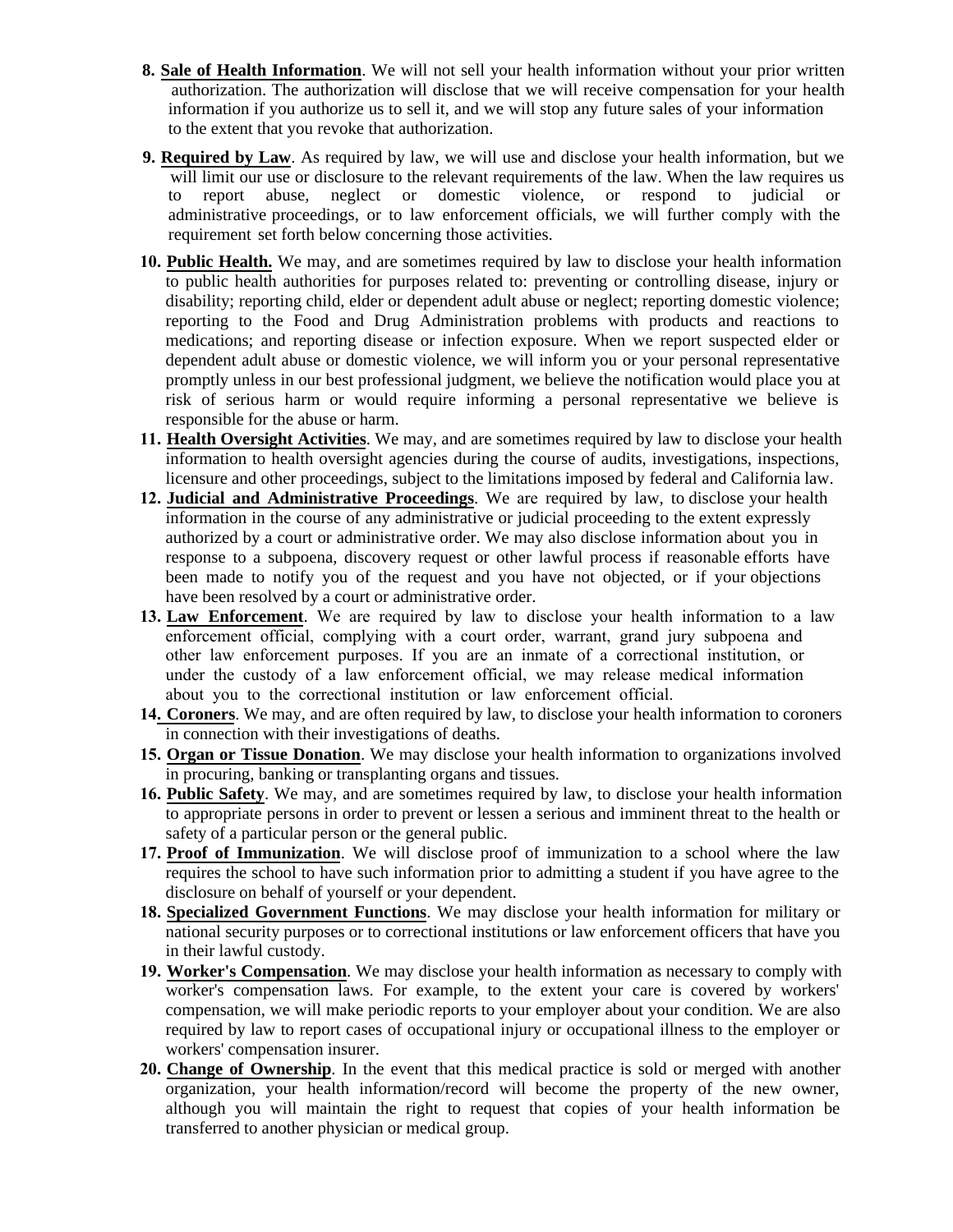- **21. Breach Notification**. In the case of a breach of unsecured protected health information, we will notify you as required by law. If you have provided us with a current email address, we may use email to communicate information related to the breach. In some circumstances our business associate may provide the notification. We may also provide notification by other methods as appropriate
- **22. Research**. Under certain circumstances, we may use and disclose medical information about you for research purposes to which your written authorization is not required as approved by an Institutional Review Board or privacy board, in compliance with governing law.

## **B. When This Medical Practice May Not Use or Disclose Your Health Information**

Except as described in this Notice of Privacy Practices, this medical practice will, consistent with its legal obligations, not use or disclose health information which identifies you without your written authorization. If you do authorize this medical practice to use or disclose your health information for another purpose, you may revoke your authorization in writing at any time.

## **C. Your Health Information Rights**

**1. Right to Request Special Privacy Protections**. You have the right to request restrictions on certain uses and disclosures of your health information by a written request specifying what information you want to limit, and what limitations on our use or disclosure of that information you wish to have imposed. If you tell us not to disclose information to your commercial health plan concerning health care items or services for which you paid for in full out-of-pocket, we will abide by your request, unless we must disclose the information for treatment or legal reasons. We reserve the right to accept or reject any other request, and will notify you of our decision.

**2. Right to Request Confidential Communications**. You have the right to request that you receive your health information in a specific way or at a specific location. For example, you may ask that we send information to a particular email account or to your work address. We will comply with all reasonable requests submitted in writing which specify how or where you wish to receive these communications.

**3. Right to Inspect and Copy**. You have the right to inspect and copy your health information, with limited exceptions. To access your medical information, you must submit a written request detailing what information you want access to, whether you want to inspect it or get a copy of it, and if you want a copy, your preferred form and format. We will provide copies in your requested form and format if it is readily producible, or we will provide you with an alternative format you find acceptable, or if we can't agree and we maintain the record in an electronic format, your choice of a readable electronic or hardcopy format. We will also send a copy to another person you designate in writing. We will charge a reasonable fee which covers our costs for labor, supplies, postage, and if requested and agreed to in advance, the cost of preparing an explanation or summary, as allowed by federal and California law. We may deny your request under limited circumstances. If we deny your request to access your child's records or the records of an incapacitated adult you are representing because we believe allowing access would be reasonably likely to cause substantial harm to the patient, you will have a right to appeal our decision. If we deny your request to access your psychotherapy notes, you will have the right to have them transferred to another mental health professional.

**4. Right to Amend or Supplement**. You have a right to request that we amend your health information that you believe is incorrect or incomplete. You must make a request to amend in writing, and include the reasons you believe the information is inaccurate or incomplete. We are not required to change your health information, and will provide you with information about this medical practice's denial and how you can disagree with the denial. We may deny your request if we do not have the information, if we did not create the information (unless the person or entity that created the information is no longer available to make the amendment), if you would not be permitted to inspect or copy the information at issue, or if the information is accurate and complete as is. If we deny your request, you may submit a written statement of your disagreement with that decision, and we may, in turn, prepare a written rebuttal. You also have the right to request that we add to your record a statement of up to 250 words concerning anything in the record you believe to be incomplete or